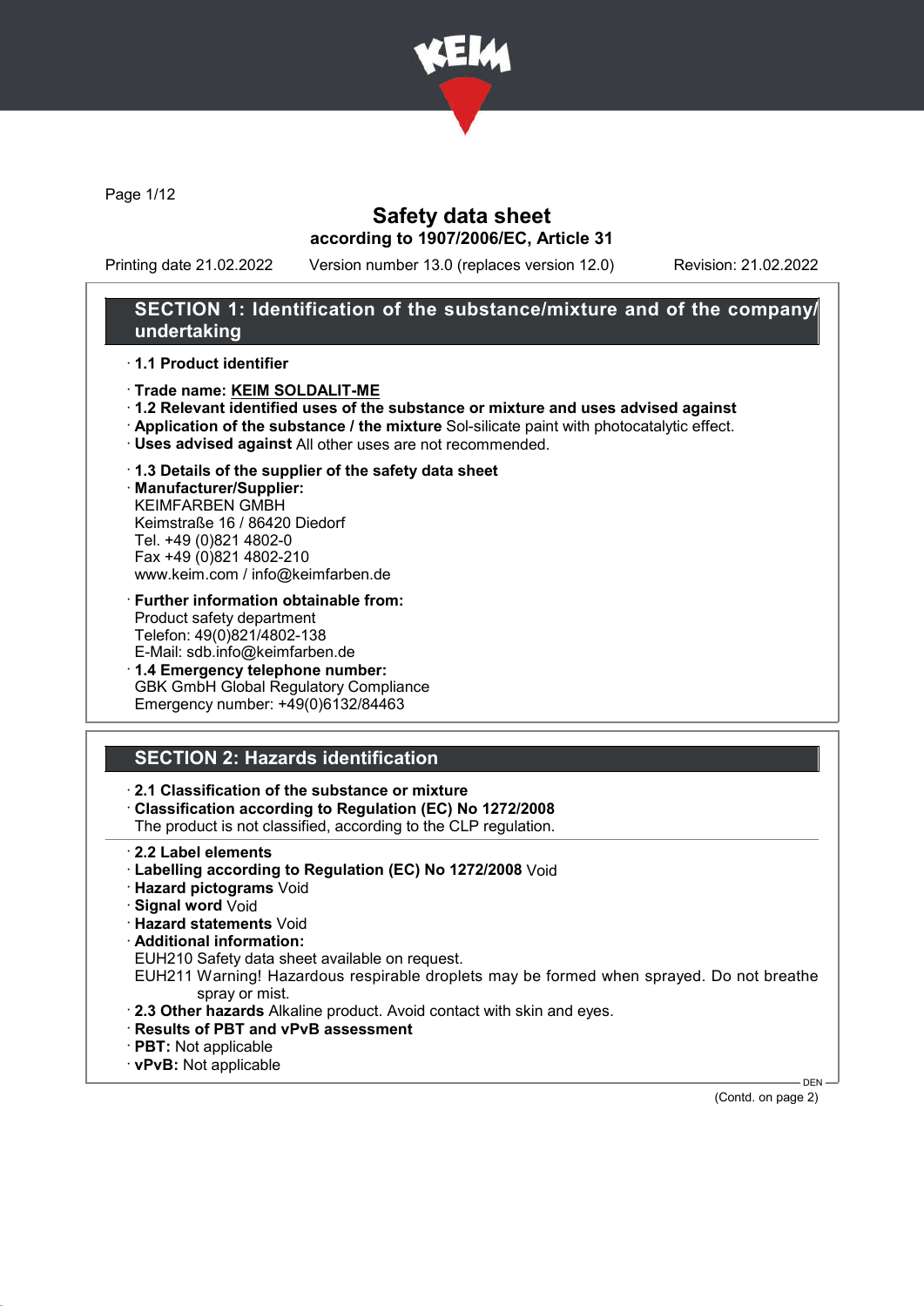

Page 2/12

## Safety data sheet according to 1907/2006/EC, Article 31

Printing date 21.02.2022 Version number 13.0 (replaces version 12.0) Revision: 21.02.2022

#### Trade name: KEIM SOLDALIT-ME

(Contd. of page 1)

### SECTION 3: Composition/information on ingredients

#### · 3.2 Mixtures

Description:

Aqueous solution of silicic acid potassium salt, silica sol, acrylic polymer, mineral fillers, pigments, additives.

| Dangerous components:                                                                                           |                                                                                                                                                                                                                                                        |             |
|-----------------------------------------------------------------------------------------------------------------|--------------------------------------------------------------------------------------------------------------------------------------------------------------------------------------------------------------------------------------------------------|-------------|
| CAS: 13463-67-7<br>EINECS: 236-675-5<br>Index number: 022-006-00-2<br>Reg.nr.: 01-2119486799-10-<br><b>XXXX</b> | titanium dioxide [in powder form containing 1 % or more<br>of particles with aerodynamic diameter $\leq 10 \mu m$ ]<br><b>◆ Carc. 2, H351</b>                                                                                                          | 2.5-10%     |
| CAS: 1314-98-3<br>EINECS: 215-251-3<br>Reg.nr.: 01-2119475779-15-<br><b>XXXX</b>                                | zinc sulphide<br>substance with a Community workplace exposure limit                                                                                                                                                                                   | $2.5 - 10%$ |
| CAS: 13463-67-7<br>EINECS: 236-675-5<br>Index number: 022-006-00-2<br>Reg.nr.: 01-2119489379-17-<br><b>XXXX</b> | titanium dioxide [in powder form containing 1 % or more<br>of particles with aerodynamic diameter $\leq 10 \mu m$ ]<br><b>◆ Carc. 2, H351</b><br>Nanoform: crystalline forms                                                                           | ≤2.5%       |
| CAS: 1312-76-1<br>EINECS: 215-199-1<br>Reg.nr.: 01-2119456888-17-<br><b>XXXX</b>                                | Silicic acid, potassium salt<br>$\diamondsuit$ Skin Irrit. 2, H315; Eye Irrit. 2, H319; STOT SE 3,<br>H335<br>Specific concentration limits:<br>Skin Irrit. 2; H315: $C \ge 40$ %<br>Eye Irrit. 2; H319: $C \ge 40$ %<br>STOT SE 3; H335: $C \ge 40$ % | $< 2.5\%$   |

· Additional information: For the wording of the listed hazard phrases refer to section 16.

### SECTION 4: First aid measures

#### · 4.1 Description of first aid measures

· General information: No special measures required. When seeing the doctor we suggest to present this safety data sheet. · After inhalation: Supply fresh air; consult doctor in case of complaints. · After skin contact: Immediately wash with water and soap and rinse thoroughly. Do not use solvents or thinners. If skin irritation continues, consult a doctor. · After eye contact: Rinse opened eye for several minutes under running water. Then consult a doctor. · After swallowing: Rinse mouth and throat well with water. Do not induce vomiting; call for medical help immediately.

(Contd. on page 3)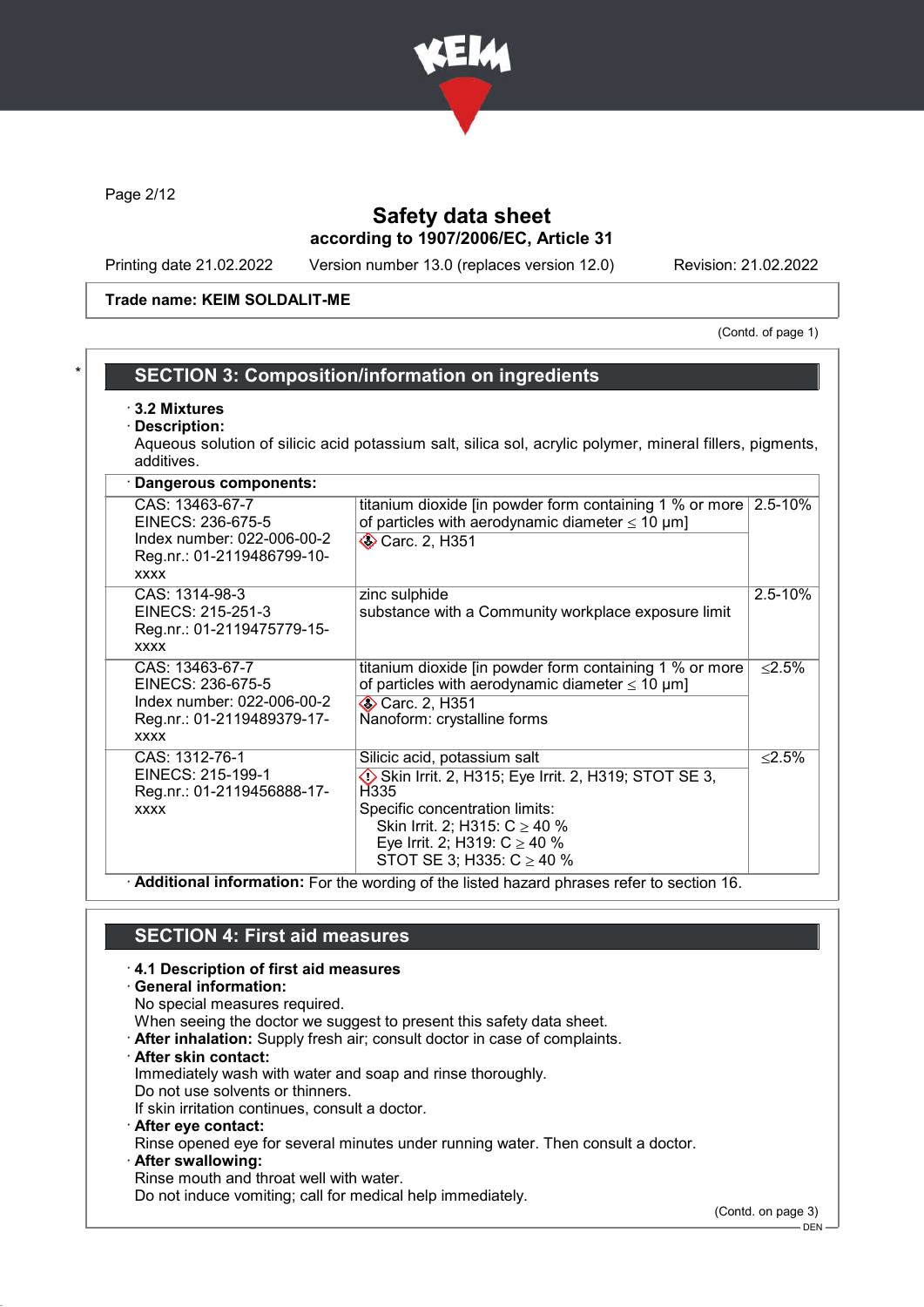

Page 3/12

## Safety data sheet according to 1907/2006/EC, Article 31

Printing date 21.02.2022 Version number 13.0 (replaces version 12.0) Revision: 21.02.2022

### Trade name: KEIM SOLDALIT-ME

(Contd. of page 2)

- · 4.2 Most important symptoms and effects, both acute and delayed No further relevant information available.
- · 4.3 Indication of any immediate medical attention and special treatment needed No further relevant information available.

## SECTION 5: Firefighting measures

### · 5.1 Extinguishing media

- · Suitable extinguishing agents:
- Product itself does not burn. Co-ordinate fire-fighting measures to the fire surroundings.
- · 5.2 Special hazards arising from the substance or mixture
- No further relevant information available.
- · 5.3 Advice for firefighters
- · Specila protective equipment: Wear self-contained respiratory protective device.
- · Additional information

In case of fire do not breathe smoke, fumes and vapours.

Cool endangered receptacles with water spray.

Dispose of fire debris and contaminated fire fighting water in accordance with official regulations.

## SECTION 6: Accidental release measures

- · 6.1 Personal precautions, protective equipment and emergency procedures Avoid contact with skin and eyes. Ensure adequate ventilation Particular danger of slipping on leaked/spilled product. Respect the protection rules (see section 7 a. 8). · 6.2 Environmental precautions: Do not allow product to reach soil, sewage system or any water course. Follow local governmental rules and regulations.
- · 6.3 Methods and material for containment and cleaning up: Absorb with liquid-binding material (sand, diatomite, acid binders, universal binders, sawdust). Dispose of the material collected according to regulations. Clear contaminated areas thoroughly. Flush rests with sufficient amount of water.
- · 6.4 Reference to other sections See Section 7 for information on safe handling. See Section 8 for information on personal protection equipment. See Section 13 for disposal information.

## SECTION 7: Handling and storage

· 7.1 Precautions for safe handling Keep receptacles tightly sealed. Avoid contact with skin and eyes.

(Contd. on page 4)

 $-$  DEN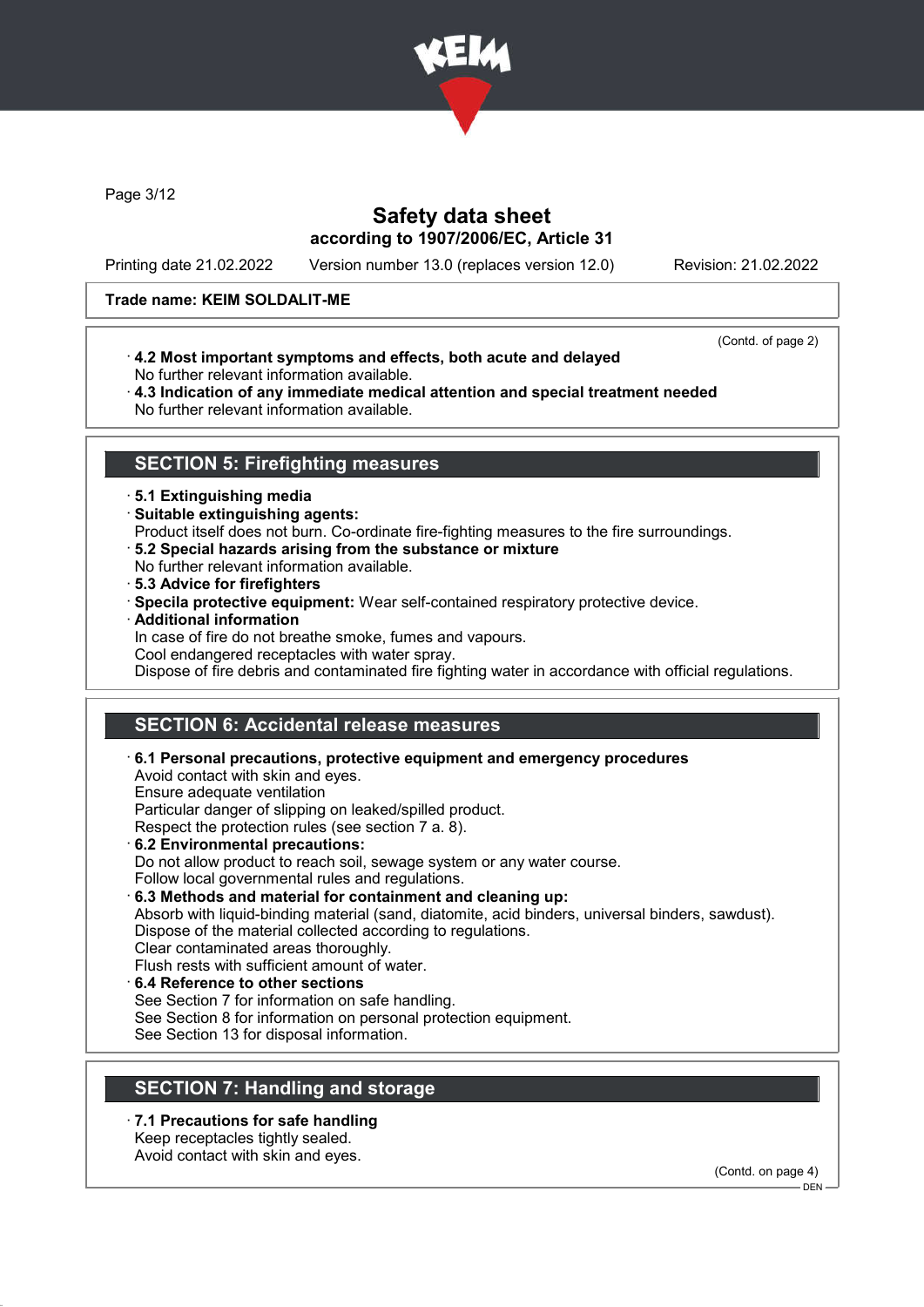

Page 4/12

## Safety data sheet according to 1907/2006/EC, Article 31

Printing date 21.02.2022 Version number 13.0 (replaces version 12.0) Revision: 21.02.2022

### Trade name: KEIM SOLDALIT-ME

(Contd. of page 3)

Do not inhale aerosols. See item 8 (8.2) for information about suitable protective equipment and technical precautions. Respect the protection rules.

- Information about fire and explosion protection: The product is not flammable. No special measures required.
- · 7.2 Conditions for safe storage, including any incompatibilities
- · Storage:
- · Requirements to be met by storerooms and receptacles: Keep in the original containers in a cool and dry place. Store only in unopened original receptacles.
- · Information about storage in one common storage facility: Not required.
- · Further information about storage conditions: Store in a cool place.

Protect from frost.

Protect from heat and direct sunlight.

- · Storage class: 12
- · 7.3 Specific end use(s) No further relevant information available.

### SECTION 8: Exposure controls/personal protection

· 8.1 Control parameters

#### · Ingredients with limit values that require monitoring at the workplace: alveoles penetrating component

| 13463-67-7 titanium dioxide [in powder form containing 1 % or more of particles with<br>aerodynamic diameter $\leq 10$ µm] |                                                                       |                                                                                      |  |  |  |
|----------------------------------------------------------------------------------------------------------------------------|-----------------------------------------------------------------------|--------------------------------------------------------------------------------------|--|--|--|
|                                                                                                                            | AGW (Germany) Long-term value: 1.25* 10** mg/m <sup>3</sup>           |                                                                                      |  |  |  |
|                                                                                                                            | 2(II);*alveolengängig**einatembar; AGS, DFG, Y                        |                                                                                      |  |  |  |
| 14808-60-7 Quartz (SiO2)                                                                                                   |                                                                       |                                                                                      |  |  |  |
|                                                                                                                            | MAK (Germany) alveolengängige Fraktion                                |                                                                                      |  |  |  |
| 1314-98-3 zinc sulphide                                                                                                    |                                                                       |                                                                                      |  |  |  |
|                                                                                                                            | MAK (Germany) $\lfloor$ Long-term value: 0.1A* 2E** mg/m <sup>3</sup> |                                                                                      |  |  |  |
|                                                                                                                            | *alveolengängig; **einatembar                                         |                                                                                      |  |  |  |
| $\cdot$ DNELs                                                                                                              |                                                                       |                                                                                      |  |  |  |
|                                                                                                                            | aerodynamic diameter $\leq$ 10 µm]                                    | 13463-67-7 titanium dioxide [in powder form containing 1 % or more of particles with |  |  |  |
|                                                                                                                            | Inhalative Long-term - systemic effects $0.8 \text{ mg/m}^3$ (worker) |                                                                                      |  |  |  |
| $\cdot$ PNECs                                                                                                              |                                                                       |                                                                                      |  |  |  |
|                                                                                                                            | aerodynamic diameter $\leq 10$ µm]                                    | 13463-67-7 titanium dioxide [in powder form containing 1 % or more of particles with |  |  |  |
| Aquatic compartment - freshwater                                                                                           |                                                                       | 0.127 mg/l (freshwater)                                                              |  |  |  |
|                                                                                                                            | Aquatic compartment - marine water                                    | >1 mg/l (marine water)                                                               |  |  |  |
|                                                                                                                            | Aquatic compartment - sediment in freshwater                          | >1,000 mg/kg sed dw (freshwater)                                                     |  |  |  |
|                                                                                                                            |                                                                       | (Contd. on page 5)                                                                   |  |  |  |

DEN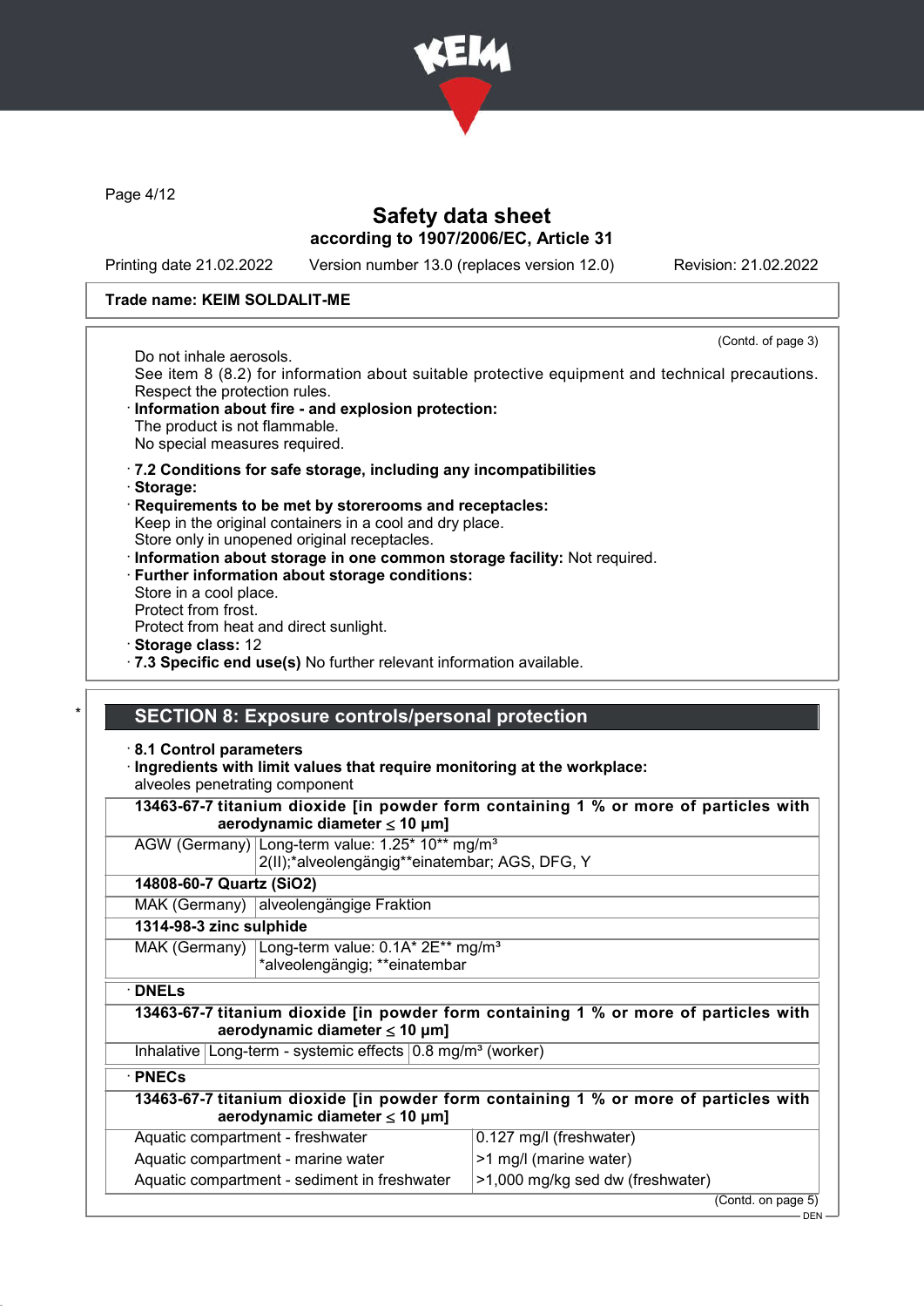

Page 5/12

## Safety data sheet according to 1907/2006/EC, Article 31

Printing date 21.02.2022 Version number 13.0 (replaces version 12.0) Revision: 21.02.2022

### Trade name: KEIM SOLDALIT-ME

| Aquatic compartment - sediment in marine water   > 100 mg/kg sed dw (marine water)                             | (Contd. of page 4) |
|----------------------------------------------------------------------------------------------------------------|--------------------|
|                                                                                                                |                    |
| Additional information: The lists valid during the making were used as basis.                                  |                    |
| 8.2 Exposure controls                                                                                          |                    |
| · Individual protection measures, such as personal protective equipment                                        |                    |
| <b>General protective and hygienic measures:</b>                                                               |                    |
| Avoid contact with the eyes and skin.                                                                          |                    |
| Do not inhale aerosols.                                                                                        |                    |
| Wash hands before breaks and at the end of work.                                                               |                    |
| Immediately remove all soiled and contaminated clothing.                                                       |                    |
| <b>Respiratory protection:</b>                                                                                 |                    |
| Use suitable respiratory protective device only when aerosol or mist is formed.                                |                    |
| Filter: P2                                                                                                     |                    |
| <b>Hand protection Protective gloves</b>                                                                       |                    |
| <b>Material of gloves</b>                                                                                      |                    |
| suitable material e.g.:                                                                                        |                    |
| Nitrile impregnated cotton-gloves<br>Recommended thickness of the material: $\geq 0.5$ mm                      |                    |
| Nitrile rubber, NBR                                                                                            |                    |
| Recommended thickness of the material: $\geq 0.4$ mm                                                           |                    |
| Butyl rubber, BR                                                                                               |                    |
| Recommended thickness of the material: $\geq 0.7$ mm                                                           |                    |
| The selection of the suitable gloves does not only depend on the material, but also on further marks           |                    |
| of quality and varies from manufacturer to manufacturer. As the product is a preparation of several            |                    |
| substances, the resistance of the glove material can not be calculated in advance and has therefore            |                    |
| to be checked prior to the application.                                                                        |                    |
| Penetration time of glove material                                                                             |                    |
| Value for the permeation: level $\geq 6$ (480 min)                                                             |                    |
| The determined penetration times according to EN 16523-1:2015 are not performed under practical                |                    |
| conditions. Therefore a maximum wearing time, which corresponds to 50% of the penetration time,                |                    |
| is recommended.                                                                                                |                    |
| The exact break trough time has to be found out by the manufacturer of the protective gloves and               |                    |
| has to be observed.                                                                                            |                    |
| Eye/face protection Tightly sealed goggles                                                                     |                    |
| <b>Body protection:</b>                                                                                        |                    |
| Protective work clothing                                                                                       |                    |
| After contact with skin wash thoroughly with water and apply lotion.<br><b>Environmental exposure controls</b> |                    |
| See Section 12 and 6.2                                                                                         |                    |
| No further relevant information available.                                                                     |                    |
|                                                                                                                |                    |
|                                                                                                                |                    |
| <b>SECTION 9: Physical and chemical properties</b>                                                             |                    |

- · 9.1 Information on basic physical and chemical properties
- · General Information · Physical state Fluid

(Contd. on page 6) DEN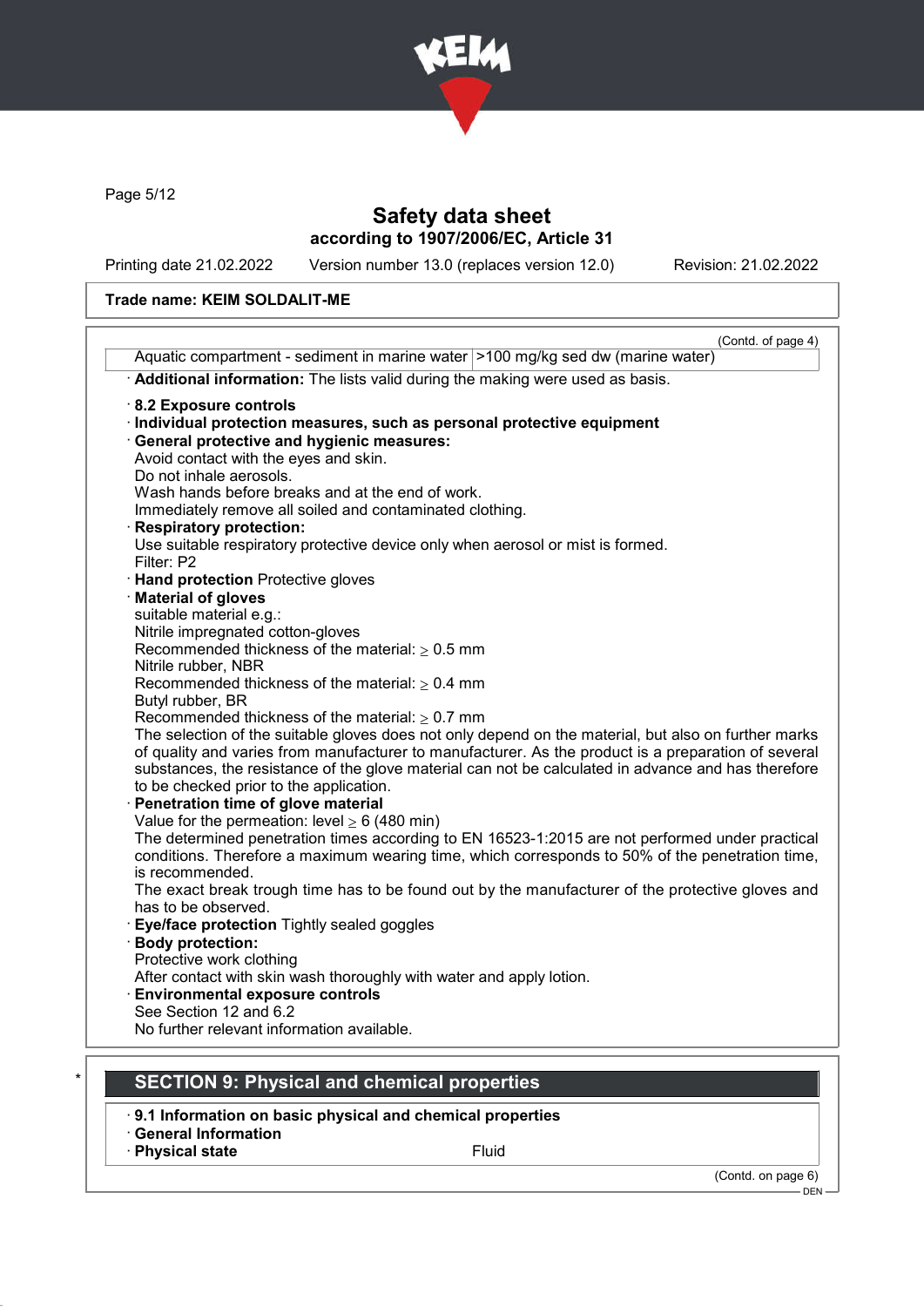

Page 6/12

## Safety data sheet according to 1907/2006/EC, Article 31

Printing date 21.02.2022 Version number 13.0 (replaces version 12.0) Revision: 21.02.2022

### Trade name: KEIM SOLDALIT-ME

|                                                       | (Contd. of page 5)                             |
|-------------------------------------------------------|------------------------------------------------|
| · Colour:                                             | Different, according to colouring.             |
| · Odour:                                              | Odourless                                      |
| Odour threshold:                                      | Not determined                                 |
| · Melting point/freezing point:                       | Not determined                                 |
| <b>Boiling point or initial boiling point and</b>     |                                                |
| boiling range                                         | >100 °C                                        |
| · Flammability                                        | Not applicable                                 |
| · Lower and upper explosion limit                     |                                                |
|                                                       |                                                |
| · Lower:                                              | Not applicable                                 |
| · Upper:                                              | Not applicable                                 |
| · Flash point:                                        | Not applicable                                 |
| · Auto-ignition temperature:                          | Product is not selfigniting.                   |
| · Decomposition temperature:                          | Not determined                                 |
| $\cdot$ pH at 20 $\degree$ C                          | ~11                                            |
| · Viscosity:                                          |                                                |
| <b>Kinematic viscosity</b>                            | Not determined                                 |
| · Dynamic at 20 °C:                                   | 2.000-2.800* mPas                              |
| · Solubility                                          |                                                |
| $\cdot$ water:                                        |                                                |
|                                                       | Fully miscible                                 |
| · Partition coefficient n-octanol/water (log          |                                                |
| value)                                                | Not applicable                                 |
| · Vapour pressure at 20 °C:                           | $~23$ hPa                                      |
| · Density and/or relative density                     |                                                |
| · Density at 20 °C:                                   | 1.4-1.6* $g/cm3$                               |
| · Relative density                                    | Not determined                                 |
| · Vapour density                                      | Not applicable.                                |
| $\cdot$ 9.2 Other information                         | * The values are for freshly produced material |
|                                                       | and may change with the time.                  |
| · Appearance:                                         |                                                |
| $\cdot$ Form:                                         | Fluid                                          |
| · Important information on protection of health       |                                                |
| and environment, and on safety.                       |                                                |
| · Ignition temperature:                               |                                                |
|                                                       | Not determined                                 |
| <b>Explosive properties:</b>                          | Product does not present an explosion hazard.  |
| Change in condition                                   |                                                |
| · Softening point/range                               |                                                |
| · Oxidising properties:                               | Not applicable                                 |
| <b>Evaporation rate</b>                               | Not applicable.                                |
| Information with regard to physical hazard            |                                                |
| classes                                               |                                                |
| · Explosives                                          | Void                                           |
| · Flammable gases                                     | Void                                           |
|                                                       | Void                                           |
|                                                       |                                                |
| · Aerosols                                            |                                                |
| <b>Oxidising gases</b><br><b>Gases under pressure</b> | Void<br>Void                                   |

- DEN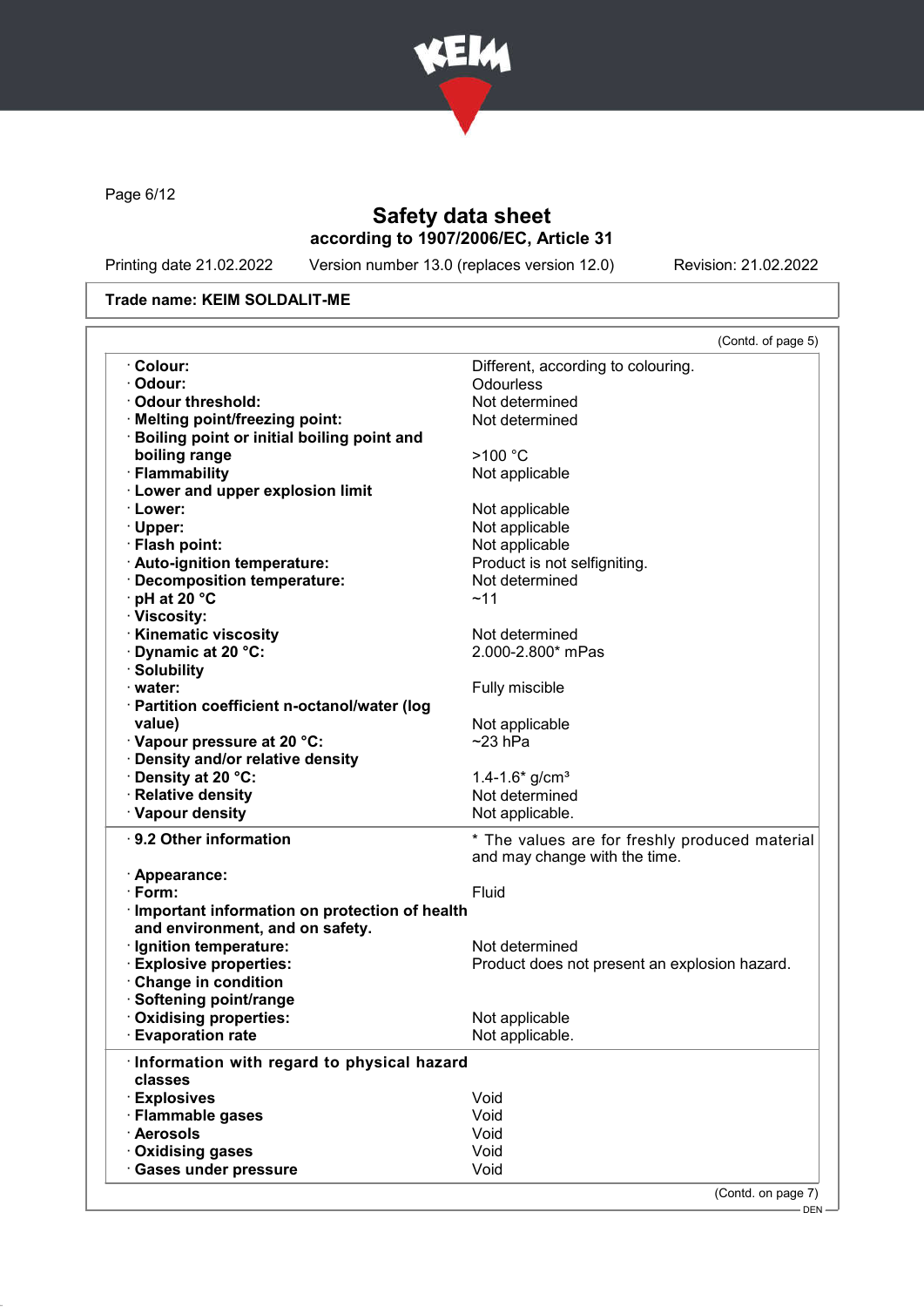

Page 7/12

## Safety data sheet according to 1907/2006/EC, Article 31

Printing date 21.02.2022 Version number 13.0 (replaces version 12.0) Revision: 21.02.2022

#### Trade name: KEIM SOLDALIT-ME

| (Contd. of page 6)                         |
|--------------------------------------------|
| Void                                       |
| Void                                       |
| Void                                       |
| Void                                       |
| Void                                       |
| Void                                       |
|                                            |
| Void                                       |
| Void                                       |
| Void                                       |
| Void                                       |
| Void                                       |
| Void                                       |
|                                            |
| The product has photocatalytic properties. |
|                                            |

## SECTION 10: Stability and reactivity

· 10.1 Reactivity No further relevant information available.

· 10.2 Chemical stability Stable under normal conditions of storage and use.

· Thermal decomposition / conditions to be avoided:

No decomposition if used according to specifications.

- · 10.3 Possibility of hazardous reactions No dangerous reactions known.
- · 10.4 Conditions to avoid No further relevant information available.

· 10.5 Incompatible materials: Acids

· 10.6 Hazardous decomposition products:

In case of fire, the following can be released:

silicon dioxid (SiO2)

Carbon oxides (COx)

No hazardous decomposition products if stored and handled as prescribed.

## SECTION 11: Toxicological information

· 11.1 Information on hazard classes as defined in Regulation (EC) No 1272/2008

· Acute toxicity Based on available data, the classification criteria are not met.

| 13463-67-7 titanium dioxide [in powder form containing 1 % or more of particles with<br>aerodynamic diameter $\leq 10$ µm] |              |                                                                      |
|----------------------------------------------------------------------------------------------------------------------------|--------------|----------------------------------------------------------------------|
|                                                                                                                            |              | Inhalative $ ATE \text{ mix } (4h)   > 5 \text{ mg/l } (inhalative)$ |
|                                                                                                                            | ATE mix      | $ >2,000$ mg/kg (dermal)                                             |
|                                                                                                                            |              | $>2,000$ mg/kg (orally)                                              |
|                                                                                                                            | <b>NOAEL</b> | 3,500 mg/kg /Oral (rat) (90d)                                        |
|                                                                                                                            |              | (Contd. on page 8)                                                   |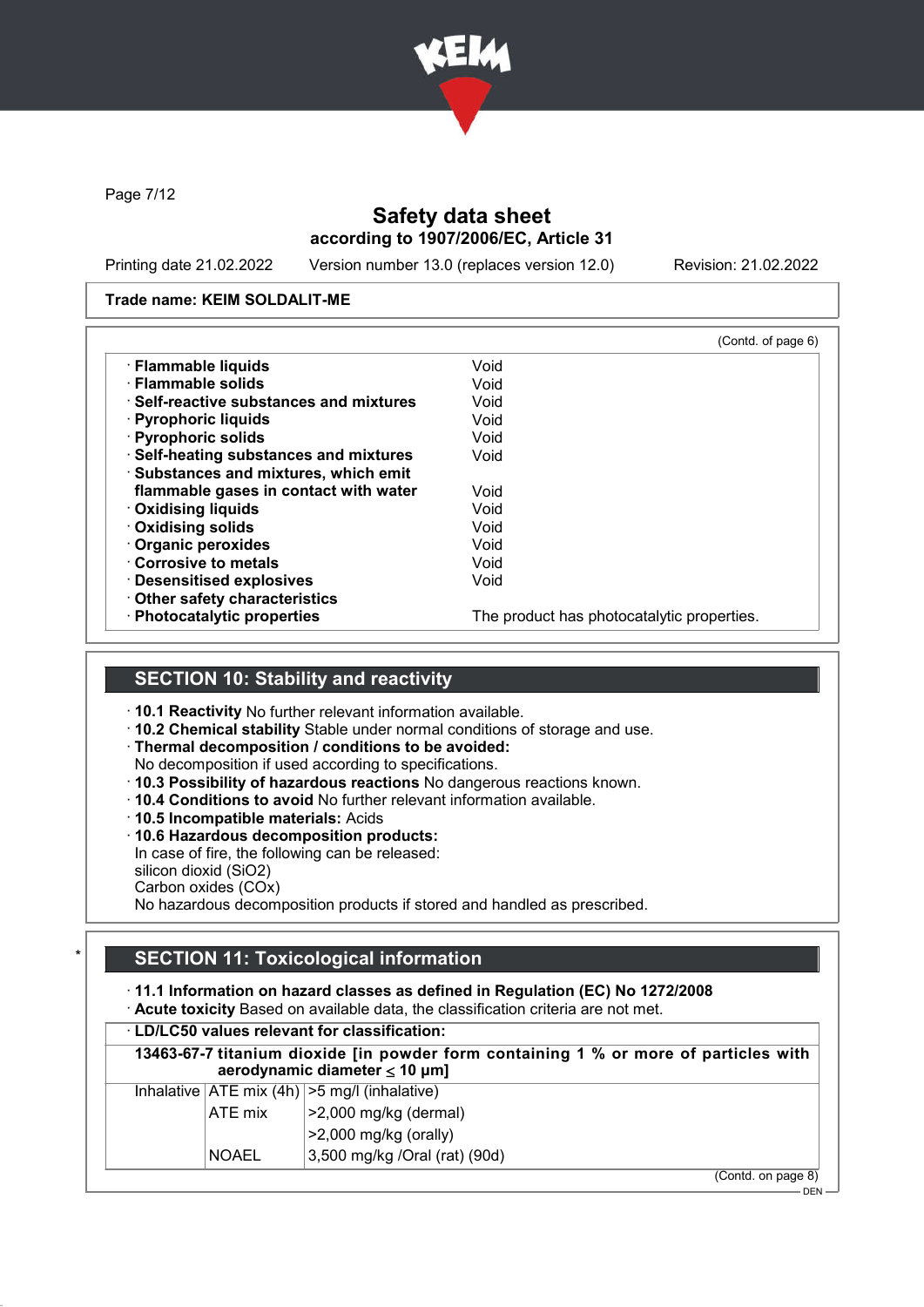

Page 8/12

## Safety data sheet according to 1907/2006/EC, Article 31

Printing date 21.02.2022 Version number 13.0 (replaces version 12.0) Revision: 21.02.2022

### Trade name: KEIM SOLDALIT-ME

| 1314-98-3 zinc sulphide<br>>15,000 mg/kg (rat) (OECD 401)<br>LD50<br>13463-67-7 titanium dioxide [in powder form containing 1 % or more of particles with<br>aerodynamic diameter ≤ 10 µm]<br>>5,000 mg/kg (rat)<br>LD50<br>Inhalative $ LC50/4$ h<br>>6.82 mg/l (rat)<br>· Skin corrosion/irritation Frequent persistent contact with the skin may cause skin irritation.<br>· Serious eye damage/irritation In case of longer exposure, irritating effect is possible.<br>during inhalation: Irritant effect possible.<br>during swallowing: Irritant effect possible<br>· Respiratory or skin sensitisation Based on available data, the classification criteria are not met.<br>Germ cell mutagenicity Based on available data, the classification criteria are not met.<br>· Carcinogenicity Based on available data, the classification criteria are not met.<br>· Reproductive toxicity Based on available data, the classification criteria are not met.<br>STOT-single exposure Based on available data, the classification criteria are not met.<br>STOT-repeated exposure Based on available data, the classification criteria are not met.<br>· Aspiration hazard Based on available data, the classification criteria are not met.<br>Other information (about experimental toxicology):<br>Experimental analysis are not available.<br>The product was not tested. The statements on toxicology have been derived from the properties of<br>the individual components.<br>· Subacute to chronic toxicity:<br>· Repeated dose toxicity<br>13463-67-7 titanium dioxide [in powder form containing 1 % or more of particles with<br>aerodynamic diameter $\leq 10$ µm]<br>Inhalative NOAEC 10 mg/m <sup>3</sup> (rat) (90d)<br>· CMR effects (carcinogenity, mutagenicity and toxicity for reproduction) Not applicable<br>$\cdot$ 11.2 Information on other hazards<br><b>Endocrine disrupting properties</b><br>None of the ingredients is listed. |      |      | (Contd. of page 7) |  |  |
|-----------------------------------------------------------------------------------------------------------------------------------------------------------------------------------------------------------------------------------------------------------------------------------------------------------------------------------------------------------------------------------------------------------------------------------------------------------------------------------------------------------------------------------------------------------------------------------------------------------------------------------------------------------------------------------------------------------------------------------------------------------------------------------------------------------------------------------------------------------------------------------------------------------------------------------------------------------------------------------------------------------------------------------------------------------------------------------------------------------------------------------------------------------------------------------------------------------------------------------------------------------------------------------------------------------------------------------------------------------------------------------------------------------------------------------------------------------------------------------------------------------------------------------------------------------------------------------------------------------------------------------------------------------------------------------------------------------------------------------------------------------------------------------------------------------------------------------------------------------------------------------------------------------------------------------------------------------------|------|------|--------------------|--|--|
|                                                                                                                                                                                                                                                                                                                                                                                                                                                                                                                                                                                                                                                                                                                                                                                                                                                                                                                                                                                                                                                                                                                                                                                                                                                                                                                                                                                                                                                                                                                                                                                                                                                                                                                                                                                                                                                                                                                                                                 |      |      |                    |  |  |
|                                                                                                                                                                                                                                                                                                                                                                                                                                                                                                                                                                                                                                                                                                                                                                                                                                                                                                                                                                                                                                                                                                                                                                                                                                                                                                                                                                                                                                                                                                                                                                                                                                                                                                                                                                                                                                                                                                                                                                 |      | Oral |                    |  |  |
|                                                                                                                                                                                                                                                                                                                                                                                                                                                                                                                                                                                                                                                                                                                                                                                                                                                                                                                                                                                                                                                                                                                                                                                                                                                                                                                                                                                                                                                                                                                                                                                                                                                                                                                                                                                                                                                                                                                                                                 |      |      |                    |  |  |
|                                                                                                                                                                                                                                                                                                                                                                                                                                                                                                                                                                                                                                                                                                                                                                                                                                                                                                                                                                                                                                                                                                                                                                                                                                                                                                                                                                                                                                                                                                                                                                                                                                                                                                                                                                                                                                                                                                                                                                 |      |      |                    |  |  |
|                                                                                                                                                                                                                                                                                                                                                                                                                                                                                                                                                                                                                                                                                                                                                                                                                                                                                                                                                                                                                                                                                                                                                                                                                                                                                                                                                                                                                                                                                                                                                                                                                                                                                                                                                                                                                                                                                                                                                                 | Oral |      |                    |  |  |
|                                                                                                                                                                                                                                                                                                                                                                                                                                                                                                                                                                                                                                                                                                                                                                                                                                                                                                                                                                                                                                                                                                                                                                                                                                                                                                                                                                                                                                                                                                                                                                                                                                                                                                                                                                                                                                                                                                                                                                 |      |      |                    |  |  |
|                                                                                                                                                                                                                                                                                                                                                                                                                                                                                                                                                                                                                                                                                                                                                                                                                                                                                                                                                                                                                                                                                                                                                                                                                                                                                                                                                                                                                                                                                                                                                                                                                                                                                                                                                                                                                                                                                                                                                                 |      |      |                    |  |  |
|                                                                                                                                                                                                                                                                                                                                                                                                                                                                                                                                                                                                                                                                                                                                                                                                                                                                                                                                                                                                                                                                                                                                                                                                                                                                                                                                                                                                                                                                                                                                                                                                                                                                                                                                                                                                                                                                                                                                                                 |      |      |                    |  |  |
|                                                                                                                                                                                                                                                                                                                                                                                                                                                                                                                                                                                                                                                                                                                                                                                                                                                                                                                                                                                                                                                                                                                                                                                                                                                                                                                                                                                                                                                                                                                                                                                                                                                                                                                                                                                                                                                                                                                                                                 |      |      |                    |  |  |
|                                                                                                                                                                                                                                                                                                                                                                                                                                                                                                                                                                                                                                                                                                                                                                                                                                                                                                                                                                                                                                                                                                                                                                                                                                                                                                                                                                                                                                                                                                                                                                                                                                                                                                                                                                                                                                                                                                                                                                 |      |      |                    |  |  |
|                                                                                                                                                                                                                                                                                                                                                                                                                                                                                                                                                                                                                                                                                                                                                                                                                                                                                                                                                                                                                                                                                                                                                                                                                                                                                                                                                                                                                                                                                                                                                                                                                                                                                                                                                                                                                                                                                                                                                                 |      |      |                    |  |  |
|                                                                                                                                                                                                                                                                                                                                                                                                                                                                                                                                                                                                                                                                                                                                                                                                                                                                                                                                                                                                                                                                                                                                                                                                                                                                                                                                                                                                                                                                                                                                                                                                                                                                                                                                                                                                                                                                                                                                                                 |      |      |                    |  |  |
|                                                                                                                                                                                                                                                                                                                                                                                                                                                                                                                                                                                                                                                                                                                                                                                                                                                                                                                                                                                                                                                                                                                                                                                                                                                                                                                                                                                                                                                                                                                                                                                                                                                                                                                                                                                                                                                                                                                                                                 |      |      |                    |  |  |

# **SECTION 12: Ecological information**

### · 12.1 Toxicity

|  | · Aquatic toxicity: |  |
|--|---------------------|--|
|  |                     |  |

| 13463-67-7 titanium dioxide [in powder form containing 1 % or more of particles with<br>aerodynamic diameter $\leq 10 \mu m$ ] |                                                                |
|--------------------------------------------------------------------------------------------------------------------------------|----------------------------------------------------------------|
| NOEC.                                                                                                                          | $\geq$ 100,000 mg/kg (sediment fresh water)<br>Hyalella azteca |
| EC50                                                                                                                           | >100 mg/kg (Freshwater algae) (OECD 201)                       |
| EC 50                                                                                                                          | >10,000 mg/l (algae) (ISO 10253)                               |
| LC 50                                                                                                                          | $>10,000$ mg/l (marine fish) (OECD 203)                        |
|                                                                                                                                | $(0.0001)$ and $(0.0000)$                                      |

(Contd. on page 9)

DEN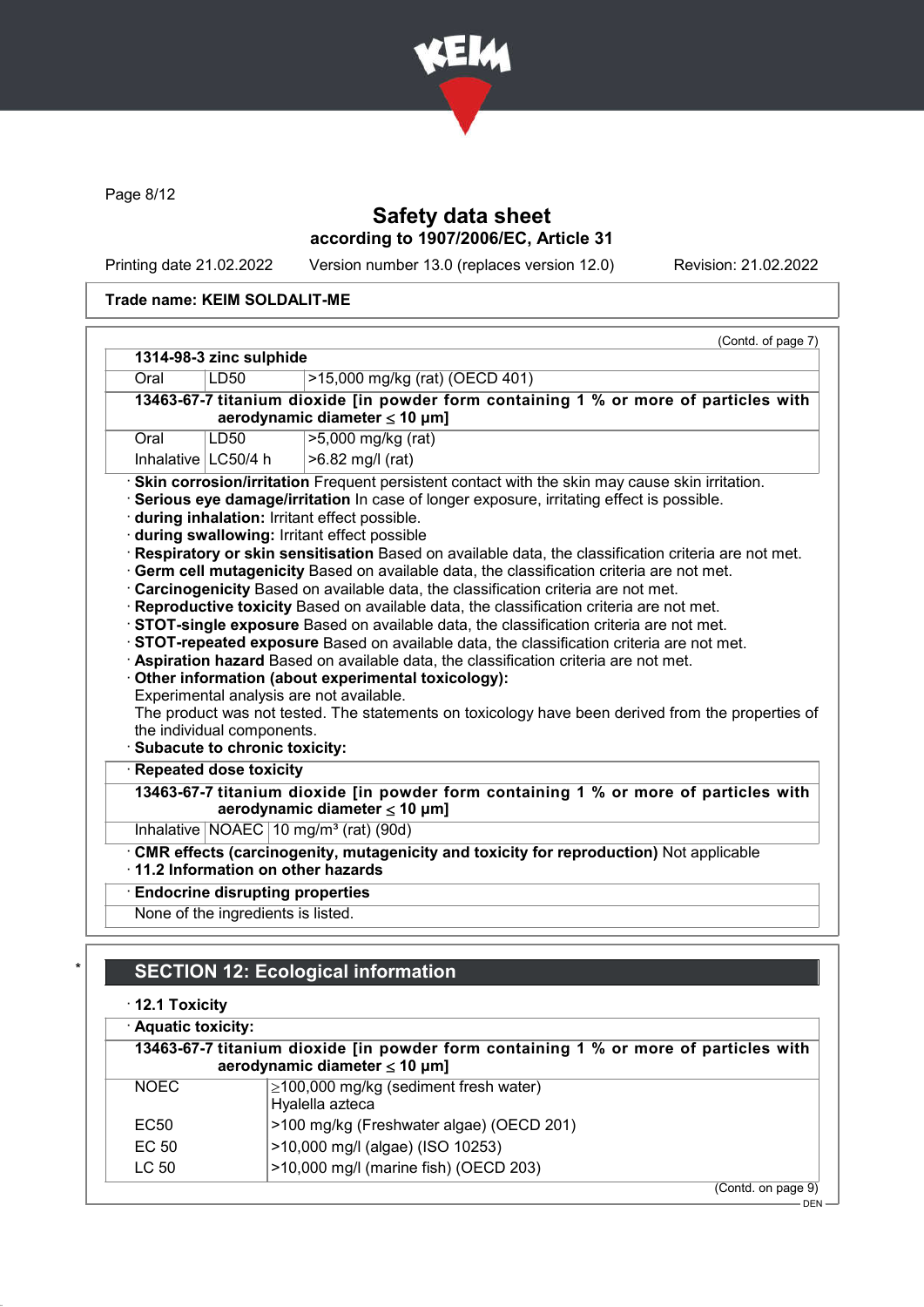

Page 9/12

## Safety data sheet according to 1907/2006/EC, Article 31

Printing date 21.02.2022 Version number 13.0 (replaces version 12.0) Revision: 21.02.2022

### Trade name: KEIM SOLDALIT-ME

| >1,000 mg/l (freshwater fish) (EPA-540/9-85-006)<br>>1,000 mg/l (daphnia) (OECD 202)<br>1314-98-3 zinc sulphide<br>EC 50/48h (static)   100 mg/l (daphnia) (OECD 202)<br>EC 50/96h (static) $ 100 \text{ mg/l}$ (fish) (OECD 203)<br>EC 50/72 h (static) 100 mg/l (algae) (OECD 202)<br>13463-67-7 titanium dioxide [in powder form containing 1 % or more of particles with<br>aerodynamic diameter $\leq$ 10 µm]<br>ErC50/72h<br>>100 mg/l (algae)<br>LC 50/96 h<br>>1,000 mg/l (Pimephales promelas)<br>· 12.2 Persistence and degradability No further relevant information available.<br>· 12.3 Bioaccumulative potential No further relevant information available.<br>. 12.4 Mobility in soil No further relevant information available.<br>12.5 Results of PBT and vPvB assessment<br>· PBT: Not applicable<br>· vPvB: Not applicable<br>· 12.6 Endocrine disrupting properties<br>The product does not contain substances with endocrine disrupting properties.<br>$\cdot$ 12.7 Other adverse effects<br>· Additional ecological information:<br>· AOX-indication:<br>Due to the substance of content which do not include organic jointed halogens, the product can not<br>take influence on the AOX-load of the waste water.<br>According to the formulation contains the following heavy metals and compounds from the<br>EU guideline NO. 2006/11/EC:<br>The product contains TiO2, BaSO4, ZnS.<br><b>General notes:</b><br>Do not allow product to reach ground water, water course or sewage system. | (Contd. of page 8)                                                      |
|---------------------------------------------------------------------------------------------------------------------------------------------------------------------------------------------------------------------------------------------------------------------------------------------------------------------------------------------------------------------------------------------------------------------------------------------------------------------------------------------------------------------------------------------------------------------------------------------------------------------------------------------------------------------------------------------------------------------------------------------------------------------------------------------------------------------------------------------------------------------------------------------------------------------------------------------------------------------------------------------------------------------------------------------------------------------------------------------------------------------------------------------------------------------------------------------------------------------------------------------------------------------------------------------------------------------------------------------------------------------------------------------------------------------------------------------------------------------------------------------------------------------|-------------------------------------------------------------------------|
|                                                                                                                                                                                                                                                                                                                                                                                                                                                                                                                                                                                                                                                                                                                                                                                                                                                                                                                                                                                                                                                                                                                                                                                                                                                                                                                                                                                                                                                                                                                     |                                                                         |
|                                                                                                                                                                                                                                                                                                                                                                                                                                                                                                                                                                                                                                                                                                                                                                                                                                                                                                                                                                                                                                                                                                                                                                                                                                                                                                                                                                                                                                                                                                                     |                                                                         |
|                                                                                                                                                                                                                                                                                                                                                                                                                                                                                                                                                                                                                                                                                                                                                                                                                                                                                                                                                                                                                                                                                                                                                                                                                                                                                                                                                                                                                                                                                                                     |                                                                         |
|                                                                                                                                                                                                                                                                                                                                                                                                                                                                                                                                                                                                                                                                                                                                                                                                                                                                                                                                                                                                                                                                                                                                                                                                                                                                                                                                                                                                                                                                                                                     |                                                                         |
|                                                                                                                                                                                                                                                                                                                                                                                                                                                                                                                                                                                                                                                                                                                                                                                                                                                                                                                                                                                                                                                                                                                                                                                                                                                                                                                                                                                                                                                                                                                     |                                                                         |
|                                                                                                                                                                                                                                                                                                                                                                                                                                                                                                                                                                                                                                                                                                                                                                                                                                                                                                                                                                                                                                                                                                                                                                                                                                                                                                                                                                                                                                                                                                                     |                                                                         |
|                                                                                                                                                                                                                                                                                                                                                                                                                                                                                                                                                                                                                                                                                                                                                                                                                                                                                                                                                                                                                                                                                                                                                                                                                                                                                                                                                                                                                                                                                                                     |                                                                         |
|                                                                                                                                                                                                                                                                                                                                                                                                                                                                                                                                                                                                                                                                                                                                                                                                                                                                                                                                                                                                                                                                                                                                                                                                                                                                                                                                                                                                                                                                                                                     |                                                                         |
|                                                                                                                                                                                                                                                                                                                                                                                                                                                                                                                                                                                                                                                                                                                                                                                                                                                                                                                                                                                                                                                                                                                                                                                                                                                                                                                                                                                                                                                                                                                     |                                                                         |
| The statements on ecotoxicology have been derived from the properties of the individual<br>components.<br>Water hazard class 1 (German Regulation) (Self-assessment): slightly hazardous for water                                                                                                                                                                                                                                                                                                                                                                                                                                                                                                                                                                                                                                                                                                                                                                                                                                                                                                                                                                                                                                                                                                                                                                                                                                                                                                                  | At present there are no ecotoxicological assessments.                   |
|                                                                                                                                                                                                                                                                                                                                                                                                                                                                                                                                                                                                                                                                                                                                                                                                                                                                                                                                                                                                                                                                                                                                                                                                                                                                                                                                                                                                                                                                                                                     |                                                                         |
| $\cdot$ 13.1 Waste treatment methods<br>$\cdot$ Recommendation<br>Must not be disposed with household garbage. Do not allow product to reach sewage system.<br>Disposal must be made according to official regulations.                                                                                                                                                                                                                                                                                                                                                                                                                                                                                                                                                                                                                                                                                                                                                                                                                                                                                                                                                                                                                                                                                                                                                                                                                                                                                             |                                                                         |
| · European waste catalogue                                                                                                                                                                                                                                                                                                                                                                                                                                                                                                                                                                                                                                                                                                                                                                                                                                                                                                                                                                                                                                                                                                                                                                                                                                                                                                                                                                                                                                                                                          | 08 01 12 waste paint and varnish other than those mentioned in 08 01 11 |

(Contd. on page 10) – DEN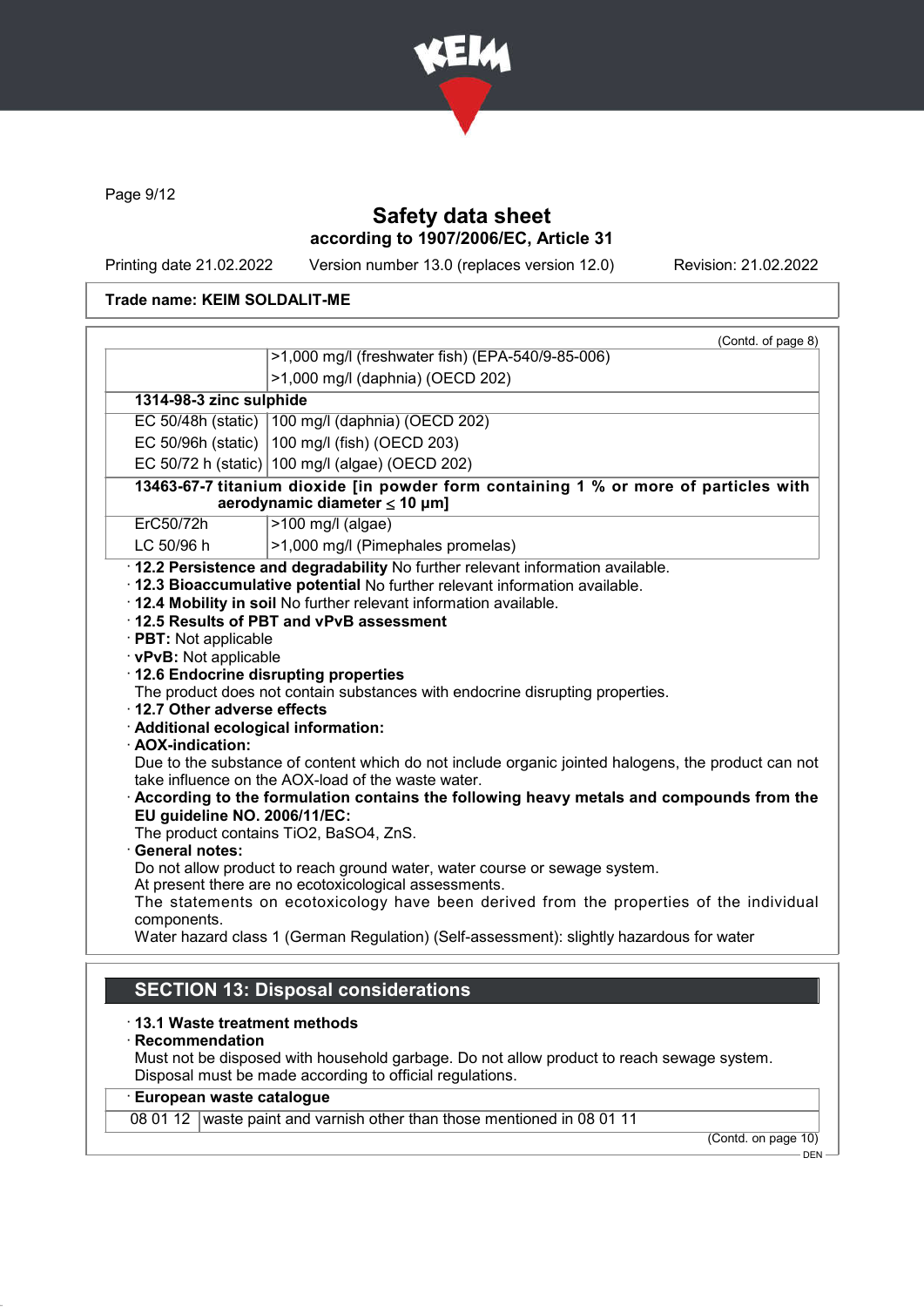

Page 10/12

## Safety data sheet according to 1907/2006/EC, Article 31

Printing date 21.02.2022 Version number 13.0 (replaces version 12.0) Revision: 21.02.2022

Trade name: KEIM SOLDALIT-ME

(Contd. of page 9)

· Uncleaned packaging:

· Recommendation: Disposal must be made according to official regulations.

· Recommended cleansing agents: Water, if necessary with cleansing agents.

| <b>SECTION 14: Transport information</b>                                                 |                                                               |  |
|------------------------------------------------------------------------------------------|---------------------------------------------------------------|--|
| 14.1 UN number or ID number<br>· ADR, IMDG, IATA                                         | Void                                                          |  |
| 14.2 UN proper shipping name<br>· ADR, IMDG, IATA                                        | Void                                                          |  |
| 14.3 Transport hazard class(es)                                                          |                                                               |  |
| · ADR, IMDG, IATA<br>· Class                                                             | Void                                                          |  |
| 14.4 Packing group<br>· ADR, IMDG, IATA                                                  | Void                                                          |  |
| 14.5 Environmental hazards:<br>· Marine pollutant:                                       | No.                                                           |  |
| 14.6 Special precautions for user                                                        | Not applicable                                                |  |
| 14.7 Maritime transport in bulk according to<br><b>IMO instruments</b><br>Not applicable |                                                               |  |
| · Transport/Additional information:                                                      | No dangerous good in sense of these transport<br>regulations. |  |
| · UN "Model Regulation":                                                                 | Void                                                          |  |

# SECTION 15: Regulatory information

· 15.1 Safety, health and environmental regulations/legislation specific for the substance or mixture

· Labelling according to Regulation (EC) No 1272/2008

For information on labelling please refer to section 2 of this document.

· Directive 2012/18/EU

· Named dangerous substances - ANNEX I None of the ingredients is listed.

· LIST OF SUBSTANCES SUBJECT TO AUTHORISATION (ANNEX XIV)

None of the ingredients is listed.

DIRECTIVE 2011/65/EU on the restriction of the use of certain hazardous substances in electrical and electronic equipment – Annex II

None of the ingredients is listed.

(Contd. on page 11)

DEN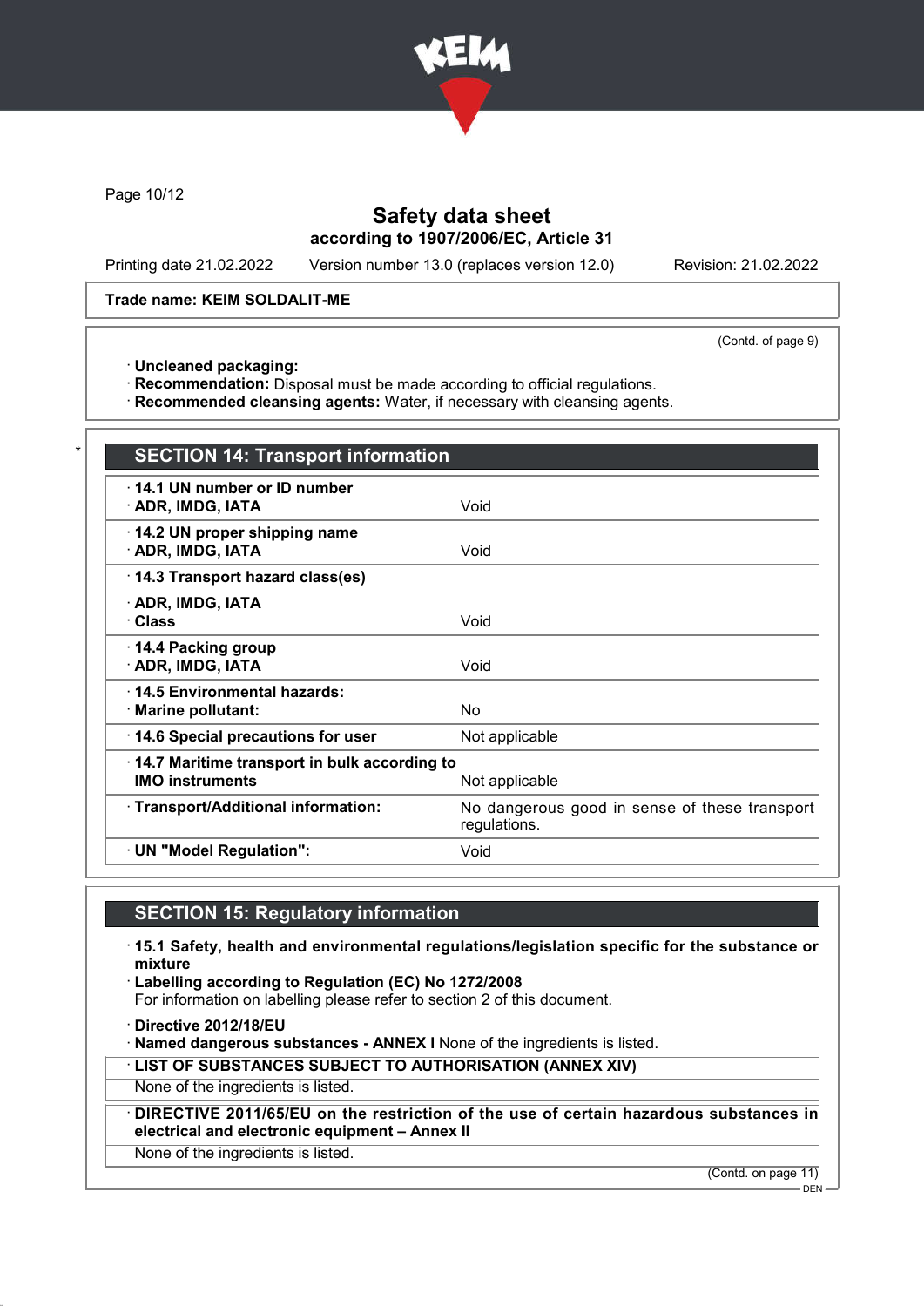

Page 11/12

### Safety data sheet according to 1907/2006/EC, Article 31

Printing date 21.02.2022 Version number 13.0 (replaces version 12.0) Revision: 21.02.2022

#### Trade name: KEIM SOLDALIT-ME

#### · REGULATION (EU) 2019/1148

(Contd. of page 10)

- Annex I RESTRICTED EXPLOSIVES PRECURSORS (Upper limit value for the purpose of licensing under Article 5(3))
- None of the ingredients is listed.

#### Annex II - REPORTABLE EXPLOSIVES PRECURSORS

None of the ingredients is listed.

Regulation (EC) No 273/2004 on drug precursors

None of the ingredients is listed.

Regulation (EC) No 111/2005 laying down rules for the monitoring of trade between the Community and third countries in drug precursors

None of the ingredients is listed.

- · National regulations:
- · Waterhazard class: Water hazard class 1 (Self-assessment): slightly hazardous for water.
- · Other regulations, limitations and prohibitive regulations
- · Substances of very high concern (SVHC) according to REACH, Article 57 Not applicable
- · Product-Code/Giscode: BSW40
- · 15.2 Chemical safety assessment: A Chemical Safety Assessment has not been carried out.

## SECTION 16: Other information

This information is based on our present knowledge. However, this shall not constitute a guarantee for any specific product features and shall not establish a legally valid contractual relationship.

#### **Relevant phrases**

- H315 Causes skin irritation.
- H319 Causes serious eye irritation.
- H335 May cause respiratory irritation.
- H351 Suspected of causing cancer.
- · Department issuing SDS: KEIMFARBEN Germany, Product safety department
- · Version number of previous version: 12.0

· Abbreviations and acronyms: ADR: Accord relatif au transport international des marchandises dangereuses par route (European Agreement Concerning the International Carriage of Dangerous Goods by Road) IMDG: International Maritime Code for Dangerous Goods IATA: International Air Transport Association GHS: Globally Harmonised System of Classification and Labelling of Chemicals EINECS: European Inventory of Existing Commercial Chemical Substances ELINCS: European List of Notified Chemical Substances CAS: Chemical Abstracts Service (division of the American Chemical Society) TRGS: Technische Regeln für Gefahrstoffe (Technical Rules for Dangerous Substances, BAuA, Germany) DNEL: Derived No-Effect Level (REACH) PNEC: Predicted No-Effect Concentration (REACH) LC50: Lethal concentration, 50 percent LD50: Lethal dose, 50 percent PBT: Persistent, Bioaccumulative and Toxic SVHC: Substances of Very High Concern vPvB: very Persistent and very Bioaccumulative AGW: Arbeitsplatzgrenzwert (Germany) (Contd. on page 12)